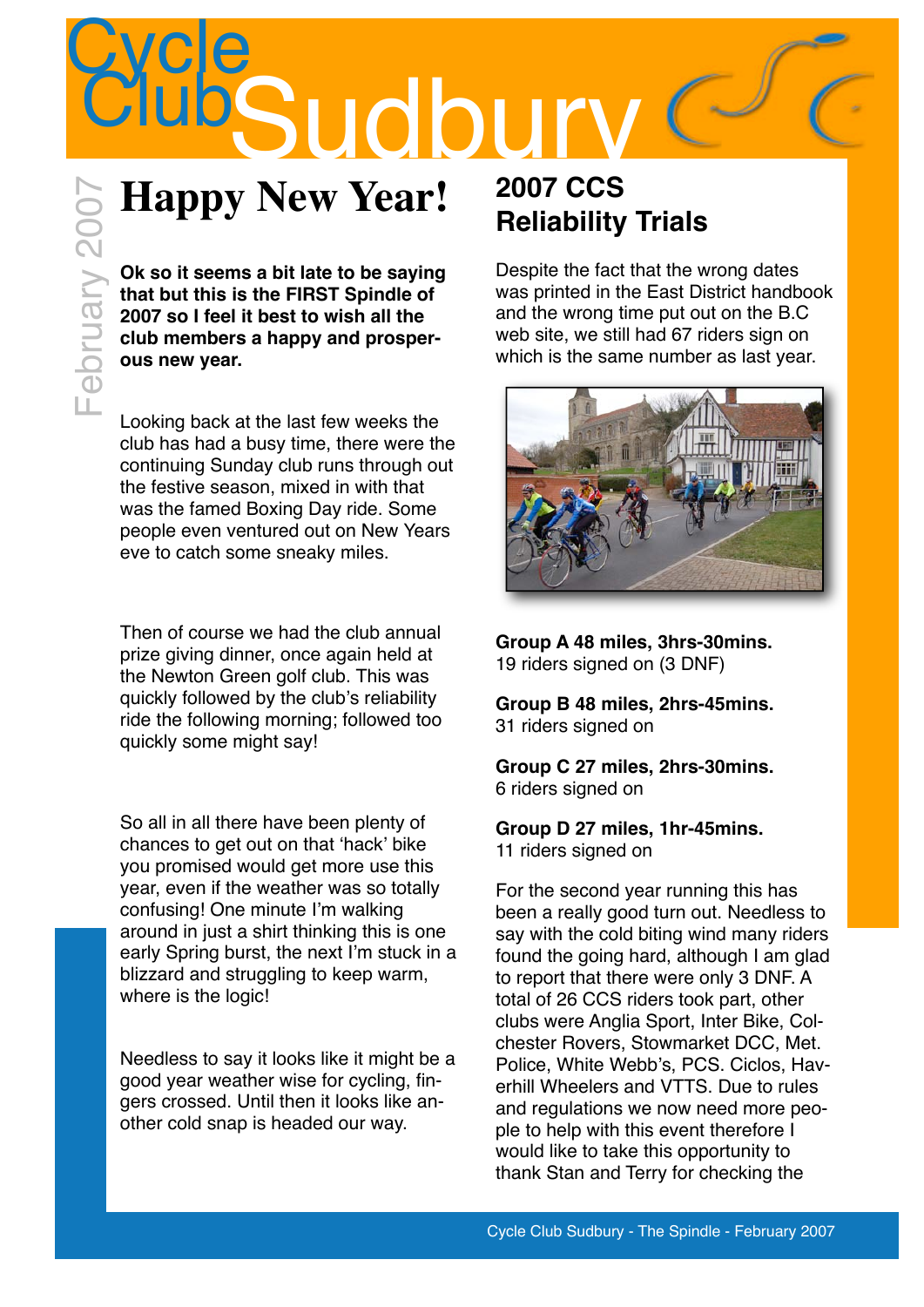# Cycle<br>Club course, Peter and Roger for the marshal **Sudbury**<br>Tand Roger for the marshal-<br>Eancy A Free February 2007

February 2007 ling, Alison and Robin for the signing on and also to Pat my other half for helping out in the kitchen, also many thanks to all who supported this event making it another successful event for CCS. Please note those of you who did not receive your certificates on the day, you will be receiving them in due course. Also I have a pair of Madison winter gloves that were left at the centre. Has someone out there got cold hands?



Thanks to Brian Webber for the results.

### **2007 Annual Prize Giving Dinner**

Many thanks to all those who attended the dinner, and to our guest speaker Mr. Ken Watkins from the Suffolk Free Press.



**Fancy A French Break?**

Some of you might have heard about, or even been lucky enough to join in, but last year a few of our fellow members crossed the channel to take part in a event around Dieppe. Robin Weaver would like to bring this event to your attention with the following words:

Last June, following participation in previous years by a smaller group, 8 or 9 club members and friends took part in the 'Dieppe Raid' an Audax style event organised by the Dieppe Cycle Club. This year, the event is on Sunday 10 June, and involves a 150'ish kilometre ride over the (to some) surprisingly hilly countryside behind Dieppe, followed by a celebratory dinner.

It is likely that people will be traveling out on the Saturday, stopping en route for lunch, arriving in time for a late afternoon

> reception, and staying in the same reasonably priced B&B sea-front hotel as last year. Travel back for some will probably be on Tuesday, after a more leisurely ride on Monday.

Some may, as last year, stay a few extra days for the fruit de mer gourmet delights of the area.

As last years ride was so wet, this year the weather must be better.

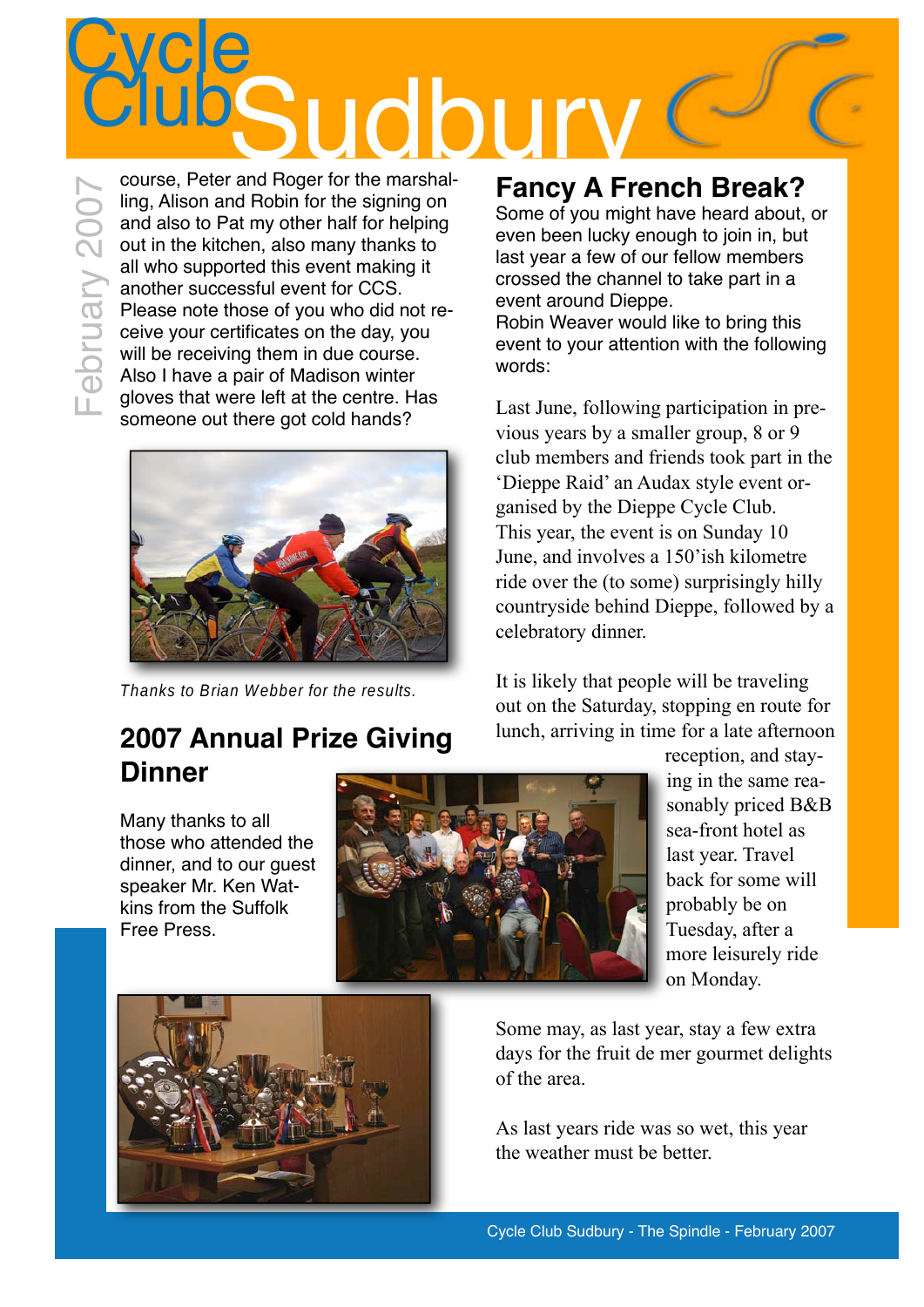### However if you fancied a ride closer to home try one of these up-coming Audax rides:

| 2007 SELECTED AUDAX CALENDAR FOR NEAR(-ISH) EVENTS |  |  |
|----------------------------------------------------|--|--|
|                                                    |  |  |

|          |                                                    | $c \mathbf{e}$ |       | Sudbur                  |                           |                                                                                      |  |  |
|----------|----------------------------------------------------|----------------|-------|-------------------------|---------------------------|--------------------------------------------------------------------------------------|--|--|
|          |                                                    |                |       |                         |                           | However if you fancied a ride closer to home try one of these up-coming Audax rides: |  |  |
| 200      | 2007 SELECTED AUDAX CALENDAR FOR NEAR(-ISH) EVENTS |                |       |                         |                           |                                                                                      |  |  |
| February | Date                                               | Day<br>Time    |       | Event                   | Start                     | Distances Available                                                                  |  |  |
|          | 11th Feb                                           | Sunday         | 8.30  | Rutland & Beyond        | Leicester                 | 102km                                                                                |  |  |
|          | 10th Mar                                           | Saturday       | 10.00 | <b>Essex Lanes</b>      | Henham(Saffron<br>Walden) | 106km. Also 53 &<br>161 <sub>km</sub>                                                |  |  |
|          | 17th Mar                                           | Saturday       | 10.00 | Up the 'Uts             | Ugly (Saffron<br>Walden)  | 103km. Also 52, 156 &<br>207 <sub>km</sub>                                           |  |  |
|          | 25th Mar                                           | Sunday         | 10.00 | <b>Summertime Start</b> | Stevenage                 | 115km, Also 62 &<br>210km                                                            |  |  |
|          | 7th Apr                                            | Saturday       | 9.00  | <b>Castle Caper</b>     | <b>Bungay</b>             | 100km. Also 50 &<br>200km                                                            |  |  |
|          | 15th Apr                                           | Sunday         | 8.30  | <b>Witham Wanderer</b>  | Chelmsford                | 106km. Also 156 &<br>202km                                                           |  |  |
|          | 29th Apr                                           | Sunday         | 10.00 | <b>Sawtry Saunter</b>   | <b>Bedford</b>            | 101km. Also 211km                                                                    |  |  |

### **2007 Evening TT Series**

Yes I know so long in the future so why am I bringing it up now, well believe it or not the first night is only 10 weeks away and I want to put out the dates and course's well ahead of time to obtain marshall's. Please be aware that 2 marshal's maybe required for the Lavenham course but this will be announced in the next spindle. Please contact me by phone or e-mail to let me know dates that you are willing to marshal on.

Many thanks in advance,

Lucy Jay Time Trial Sec 01787 312976 [lucy@shibbyonline.co.uk](mailto:lucy@shibbyonline.co.uk)

| April 19th | 18:45 | Lavenham 10          | June 28th | 19:00 | Lavenham 10          |
|------------|-------|----------------------|-----------|-------|----------------------|
| April 26th | 18:45 | <b>Brent Eleigh</b>  | July 5th  | 19:30 | <b>Brent Eleigh</b>  |
| May 3rd    | 19:00 | <b>Bridge Street</b> | July 12th | 19:30 | <b>Bridge Street</b> |
| May 10th   | 19:00 | <b>Hitcham Hilly</b> | July 19th | 19:15 | <b>Hitcham Hilly</b> |
| May 17th   | 19:00 | Lavenham 10          | July 26th | 19:00 | Lavenham 10          |
| May 24th   | 19:00 | <b>Brent Eleigh</b>  | Aug 2nd   | 19:00 | <b>Brent Eleigh</b>  |
| May 31st   | 19:00 | Lavenham10           | Aug 9th   | 18:45 | <b>Hitcham Hilly</b> |
| June 7th   | 19:30 | <b>Bridge Street</b> | Aug 16th  | 18:45 | <b>Bridge Street</b> |
| June 14th  | 19:30 | <b>Hitcham Hilly</b> | Aug 23rd  | 18:30 | Lavenham 10          |
| June 21th  | 19:30 | Lavenham 10          | Aug 30th  | 18:30 | <b>Brent Eleigh</b>  |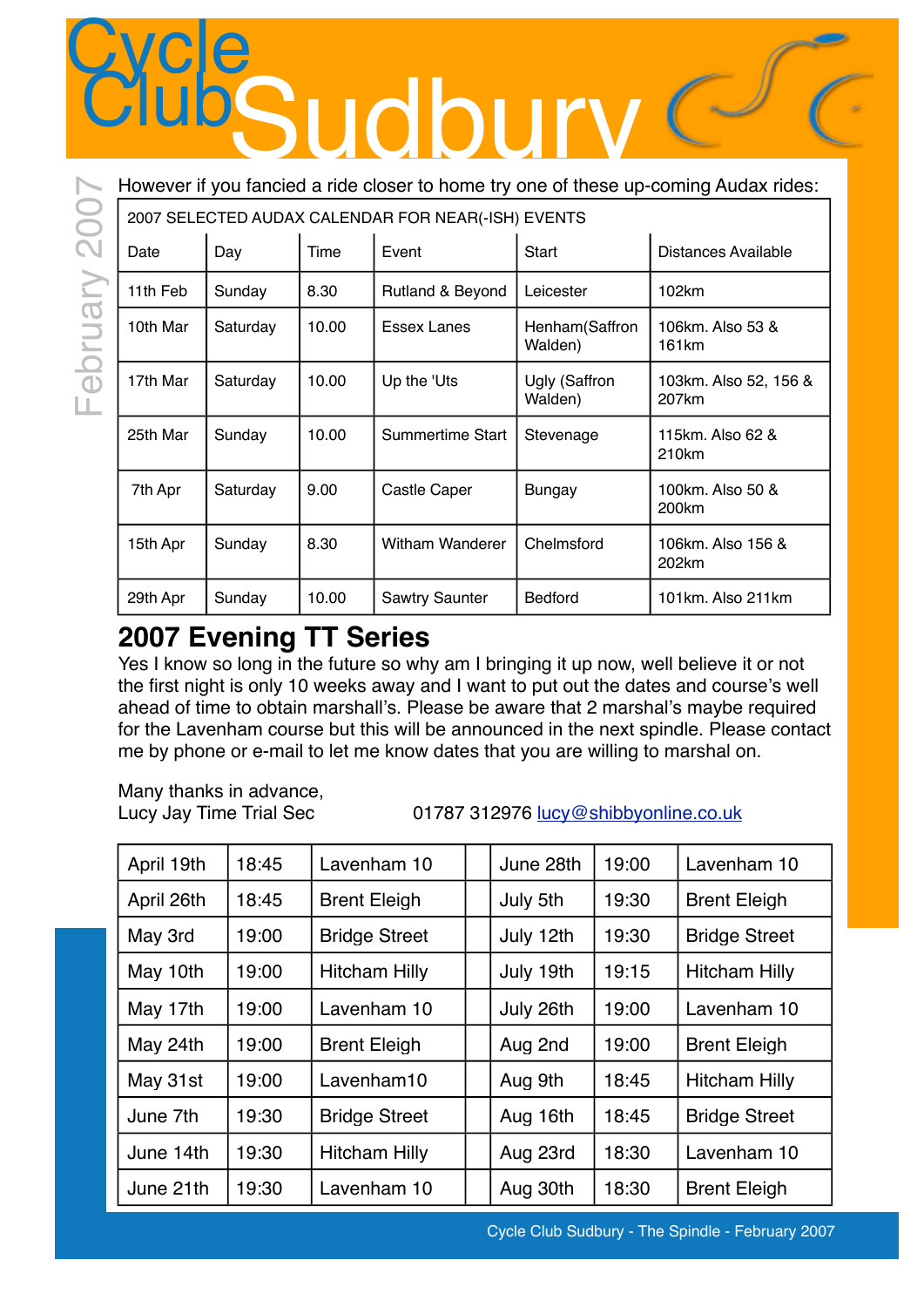# The Wind Down...<br>
Thats about the end of things for this<br>
month.<br>
Couple of notes for the diary are commit-<br>
tee meetings on the 21st February and<br>
then the 21st March, as always meetings<br>
Will be in the Stevenson Centre.<br>

Thats about the end of things for this month.

Couple of notes for the diary are committee meetings on the 21st February and then the 21st March, as always meetings will be in the Stevenson Centre.

This month however I will leave you with an interesting read, Farewell to Eastway by Kevin Raymond.

Kevin is a journalist and friend of club member Viv March. The full article was published in Cycling Weekly last month but if you missed it we have an abridged version, so get a cuppa and settle back:

### **Farewell to Eastway**

Some time in mid-1983, I was waiting on the start line at Eastway, and in place of the usual nerves and excitement, I suddenly realised that I really, really didn't want to be there. I climbed off halfway round, and never raced again. I was seventeen, I'd been racing more than half my life, and I was burnt out, sick of cycling.

Fast forward to the 21<sup>st</sup> of October 2006. Same start line, but this time the nerves were back, big time. I'd been gradually getting back into the bike over the past couple of years, but this would be my first race since my premature retirement. There was another difference  $-$  this time I really, really wanted to be here. So much so that I'd come over from France just to be part of Eastway's swan song – the Evans Cycles Eastway Farewell Meeting.

Trouble is, I'd been expecting (or perhaps just hoping...) that the farewell meeting would see a relaxed atmosphere in the bunch, a kind of last day of term

vibe, enjoying the ride and then maybe winding up for the last few laps to put on a show. Stupid boy. In fact, predictably everyone wanted to go out in a blaze of glory, and it went off like mad from the gun. Standing at the back of the 100-strong field, I didn't hear the starter's orders, and the first I knew was when 99 pairs of cleats clicked in in quick succession, followed by mine a good ten seconds later. By the time I got to Clary's the head of the bunch was snaking up towards the top of Oxo hill, and I knew I was going to be in trouble. How could I have forgotten one of the most basic rules of crits: start near the front...?

The first standing start lap was nearly 40km/h, then it got faster, and it wasn't very many laps before one too many gaps opened up.

On the minus side, that meant no more shelter from the stiff wind up the home straight. On the plus side, once safely out of the back of the bunch and on my own, I was no longer in imminent danger of cardiac arrest, and had a bit more time to look around and reflect on memories of the place. For a couple of years in the early eighties it seemed like I virtually lived here. We'd be there every saturday, and any sunday when there wasn't a race elsewhere. But I'd been coming here more or less since it started. I probably first raced here when I was about ten or twelve.

I had so many memories of the place, but what I hadn't been able to remember that morning was how to get there. Fortunately, this time I'd brought along help in the form of my former schoolboy and junior team-mate from CC Sudbury days, Viv Marsh – well, if you're going to get all nostalgic you may as well go the whole hog. Viv's been getting back into